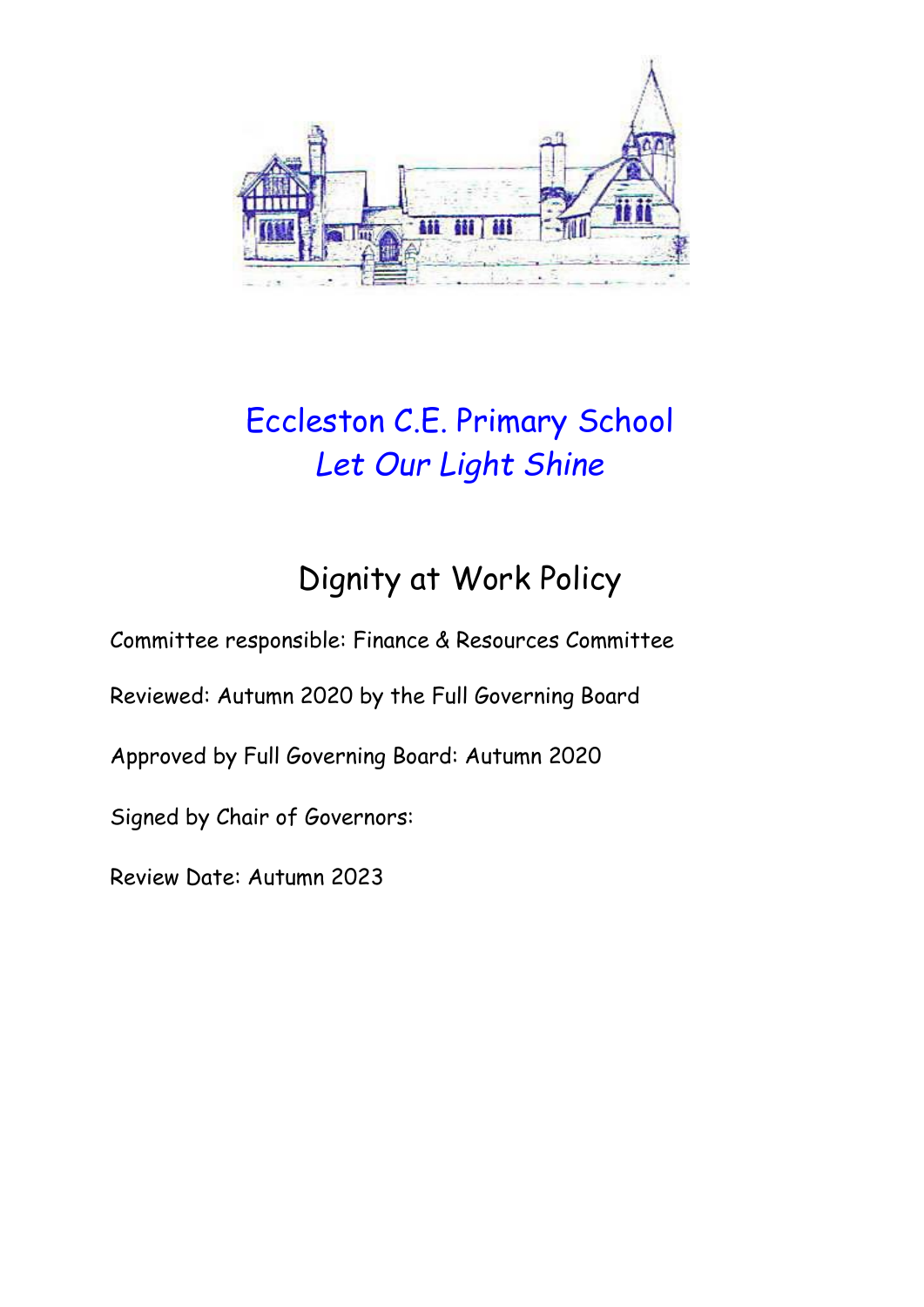## **CHESHIRE WEST AND CHESTER COUNCIL**

### **SCHOOLS HUMAN RESOURCES**

## **DIGNITY AT WORK POLICY**

#### **1. Introduction**

- 1.1. All employees have the right to work in an environment where they are treated with dignity and respect.
- 1.2. It is recognised that stress, loss of self-confidence and self-esteem caused by harassment or bullying can lead to job insecurity, illness, absence from work, and even resignation. Almost always job performance is affected and relations in the workplace suffer.

#### **2. Aims/Principles**

Eccleston CE Primary School is committed to the development and promotion of a positive workplace culture that is free from harassment and bullying and aims to ensure that any allegation of harassment or bullying at work is taken seriously and is dealt with appropriately.

#### **3. Scope/Application**

3.1 This Policy applies to staff.

#### **4. Policy**

- 4.1. Eccleston CE Primary School is committed to ensuring that any form of harassment is dealt with both sensitively and speedily.
- 4.2. We aim to ensure that by demonstrating our commitment through adoption of this policy that any employee who feels that they are being bullied or harassed will feel safe to report the situation without fear of criticism or victimisation.
- 4.3. The Headteacher and other managers may at times be required to make unpopular decisions, give difficult messages or instructions that may not be welcomed by all employees or with which they may not agree. This is not harassment or bullying. In all circumstances the headteacher or other manager will communicate in a sensitive and appropriate manner.
- 4.4. We are committed to dealing with incidences of bullying or harassment sensitively and, where possible, in accordance with the wishes of the person who feels bullied or harassed.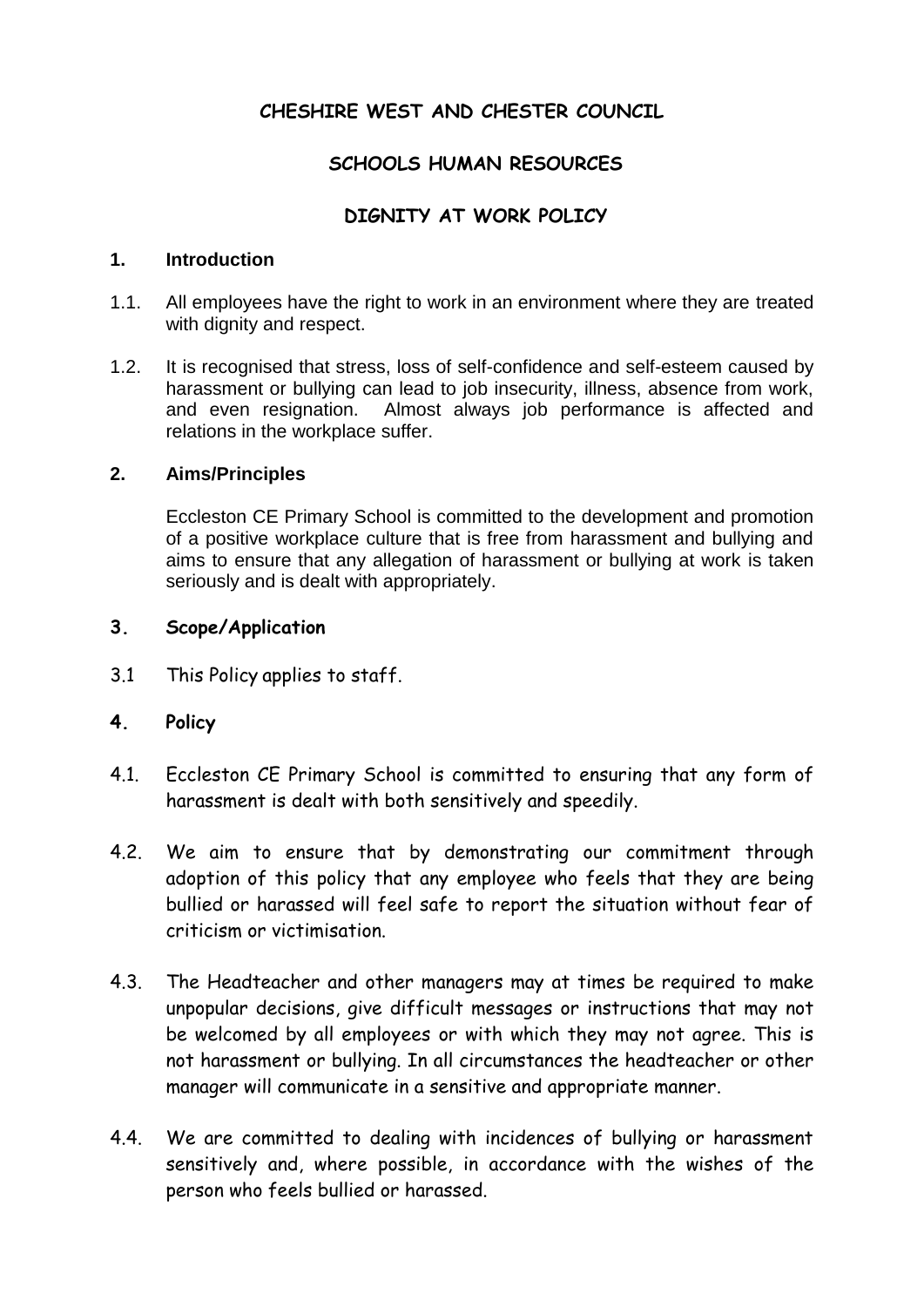- 4.5. It is recognised that complaints of bullying or harassment by a manager or the Headteacher involve particular sensitivities and challenges for both the employee who feels bullied and the manager against whom the allegation has been made.
- 4.6. All employees, including managers, have a personal responsibility not to harass or bully other members of staff, or to condone harassment or bullying by others. Employees should be aware that they could be personally liable at law if they harass anyone at work.
- 4.7. Formal action may be taken under the disciplinary procedure against any employee who has been found to have bullied or harassed any of their colleagues.
- 4.8. If a complaint is proven to be malicious, disciplinary action may be taken against the complainant.

### **5. Definitions**

- 5.1. Harassment is unwanted conduct affecting the dignity of men and women in the workplace. It may be related to age, disability, gender reassignment, marriage and civil partnership, pregnancy and maternity, race and ethnic origin, religion and belief, sex, sexual orientation, and any other personal characteristic of the individual, and may be persistent or an isolated incident. The key is that the actions or comments are viewed as demeaning and unacceptable to the recipient. It may be a one off incident or a more systematic pattern of behaviour.
- 5.2. Bullying may be characterised as offensive, intimidating, malicious or insulting behaviour, an abuse or misuse of power through means intended to undermine, humiliate, denigrate or injure the recipient.
- 5.3. Bullying or harassment may be by an individual against an individual or involve groups of people. It may be obvious or it may be insidious.
- 5.4. Examples of bullying/harassment include:
	- Spreading malicious rumours, or insulting someone by word or behaviour
	- Ridiculing or demeaning someone, exclusion or victimisation, unfair treatment
	- Overbearing supervision or other misuse of power or position
	- Unwelcome sexual advances
	- Making threats or comments about job security without foundation